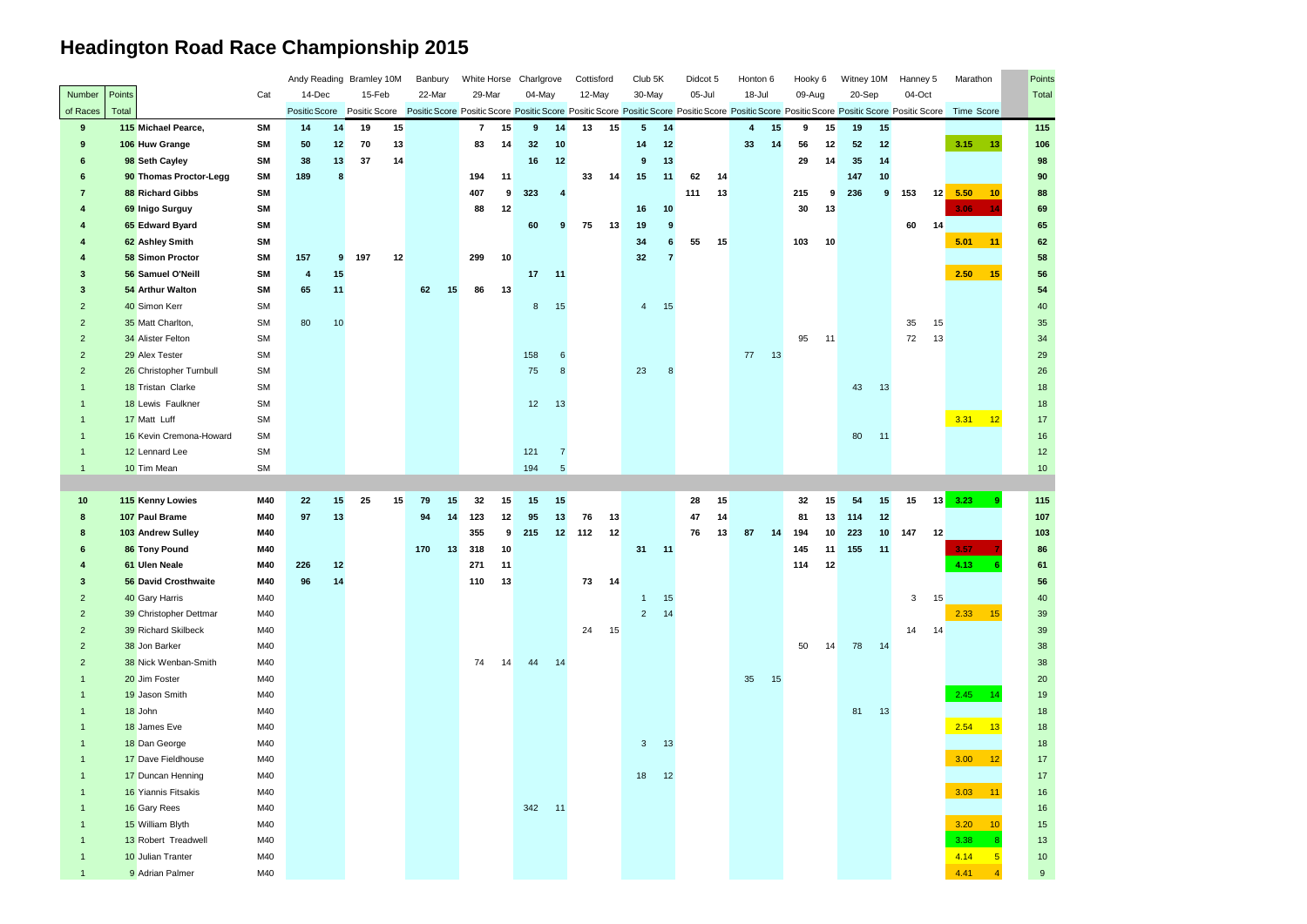## **Headington Road Race Championship 2015**

| 10              | 109 Matthew Johnson        | <b>M50</b> | 171 | 14 | 249    | 14 |     |    | 208    | 12              | 123 | 13 | 84  | 12 | 30             | 13 |     |                 | 69  | 15 | 97  | 13 | 143 | 10             | 88  | 12    |                       | 109    |
|-----------------|----------------------------|------------|-----|----|--------|----|-----|----|--------|-----------------|-----|----|-----|----|----------------|----|-----|-----------------|-----|----|-----|----|-----|----------------|-----|-------|-----------------------|--------|
| $\mathbf{7}$    | 106 Anthony Wood           | M50        | 57  | 15 |        |    |     |    |        |                 |     |    | 52  | 13 |                |    | 32  | 14              |     |    | 42  | 14 | 58  | 14             | 42  | 13    | 3.15<br>14            | 106    |
| 10              | 105 Simon Hodkin           | M50        | 207 | 13 | 398    | 13 |     |    | 351    | 8               | 186 | 12 | 100 | 10 | 38             | 12 | 87  | 13              | 92  | 14 | 135 | 12 |     |                | 114 | 10    |                       | 105    |
| $5^{\circ}$     | 100 Andy Phelps            | <b>M50</b> |     |    |        |    |     |    |        |                 |     |    | 27  | 15 | $\overline{7}$ | 15 |     |                 |     |    | 27  | 15 | 15  | 15             | 10  | 15    |                       | 100    |
| 10              | 99 Graham Day              | <b>M50</b> | 304 | 12 | 574    | 12 |     |    | 385    | $\mathbf{7}$    | 278 | 11 |     |    | 40             | 11 | 89  | 12 <sup>1</sup> | 108 | 12 | 162 | 11 | 235 | $\overline{7}$ |     |       | 4.42<br>9             | 99     |
| 8               | 95 Richard Clarke          | M50        |     |    |        |    |     |    | 320    | 9               | 281 | 10 |     |    | 43             | 10 | 91  | 11              | 101 | 13 | 166 | 10 | 173 | 9              | 111 | 11    |                       | 95     |
|                 | <b>71 Steve Cowls</b>      | M50        |     |    |        |    | 101 | 15 | 173    | 13              |     |    |     |    |                |    |     |                 |     |    |     |    | 128 | 11             |     |       | 3.49<br>12            | 71     |
| 3               | <b>45 Matthew Stiff</b>    | M50        |     |    |        |    |     |    | 314    | 10              | 310 | 9  | 98  | 11 |                |    |     |                 |     |    |     |    |     |                |     |       |                       | 45     |
| 3               | 44 Tim Dixon               | M50        |     |    |        |    |     |    | 313    | 11              |     |    |     |    |                |    |     |                 |     |    |     |    | 188 | 8              |     |       | 4.15<br>10            | 44     |
| 2               | 40 Alan Darbyshire         | M50        |     |    |        |    |     |    |        |                 |     |    |     |    |                |    | 19  | 15              |     |    |     |    |     |                |     |       | 3.11<br>15            | 40     |
| $\overline{2}$  | 39 David Sawyer            | M50        |     |    | 195    | 15 |     |    | 162    | 14              |     |    |     |    |                |    |     |                 |     |    |     |    |     |                |     |       |                       | 39     |
| $\overline{2}$  | 38 Matt Biglin             | M50        |     |    |        |    |     |    | 121    | 15              |     |    |     |    |                |    |     |                 |     |    |     |    | 94  | 13             |     |       |                       | 38     |
| 2               | 38 John Griffiths          | M50        |     |    |        |    |     |    |        |                 |     |    | 42  | 14 | 13             | 14 |     |                 |     |    |     |    |     |                |     |       |                       | 38     |
| 2               | 35 Frank Bailey            | M50        |     |    |        |    | 143 | 14 |        |                 |     |    |     |    |                |    |     |                 |     |    |     |    |     |                |     |       | 4.04<br>11            | 35     |
|                 | 20 Mark                    | M50        |     |    |        |    |     |    |        |                 | 11  | 15 |     |    |                |    |     |                 |     |    |     |    |     |                |     |       |                       | 20     |
|                 | 19 Alan Foulkes            | M50        |     |    |        |    |     |    |        |                 | 34  | 14 |     |    |                |    |     |                 |     |    |     |    |     |                |     |       |                       | 19     |
| -1              | 19 Roger Thetford          | M50        |     |    |        |    |     |    |        |                 |     |    |     |    |                |    |     |                 |     |    |     |    |     |                | 30  | 14    |                       | 19     |
|                 | 18 Morten Lennholm         | M50        |     |    |        |    |     |    |        |                 |     |    |     |    |                |    |     |                 |     |    |     |    |     |                |     |       | 3.44<br>$-13$         | 18     |
|                 | 17 Clive Slator            | M50        |     |    |        |    |     |    |        |                 |     |    |     |    |                |    |     |                 |     |    |     |    | 117 | 12             |     |       |                       | 17     |
|                 | 13 Chris Jones             | M50        |     |    |        |    |     |    |        |                 | 334 | 8  |     |    |                |    |     |                 |     |    |     |    |     |                |     |       |                       | 13     |
| $\mathbf 1$     | 13 Hanno Nickau            | M50        |     |    |        |    |     |    |        |                 |     |    |     |    |                |    |     |                 |     |    |     |    |     |                |     |       | 5.06                  | 13     |
|                 |                            |            |     |    |        |    |     |    |        |                 |     |    |     |    |                |    |     |                 |     |    |     |    |     |                |     |       |                       |        |
| 8               | 114 Philip Lister          | <b>M60</b> | 167 | 14 | 201    | 15 | 107 | 15 | 180    | 15              | 112 | 14 |     |    |                |    | 58  | 14              | 53  | 15 |     |    |     |                |     |       | 3.44<br>14            | 114    |
| 10 <sub>1</sub> | <b>111 Howard Marshall</b> | M60        | 177 | 13 | 289    | 14 |     |    |        |                 | 151 | 13 | 94  | 15 | 35             | 12 | 69  | 13              | 70  | 13 | 104 | 14 | 169 | 14             |     | 98 14 |                       | 111    |
| $\overline{7}$  | 110 Kevin Byrne            | M60        | 123 | 15 |        |    |     |    |        |                 |     |    |     |    | 29             | 13 | 54  | 15              | 61  | 14 | 82  | 15 | 103 | 15             |     |       | 3.26<br>15            | 110    |
| 12              | 108 Graham Norris          | M60        | 214 | 11 | 331    | 13 | 164 | 14 | 316    | 14              | 179 | 12 | 105 | 14 | 44             | 11 | 83  | 11              | 96  | 12 | 144 | 13 | 193 | 13             |     |       | 4.24<br>13            | 108    |
| 8               | 99 Kit Villiers            | M60        |     |    |        |    |     |    | 470    | 12 <sup>2</sup> | 429 | 10 | 141 | 13 | 51             | 10 | 83  | 11              | 131 | 11 | 250 | 11 |     |                | 172 | 12    |                       | 99     |
|                 | <b>69 Manuel Stone</b>     | M60        | 213 |    | 12 357 | 12 |     |    |        |                 |     |    |     |    |                |    |     |                 |     |    | 190 | 12 |     |                | 145 | 13    |                       | 69     |
| 2               | 40 Laurie Hurman           | M60        |     |    |        |    |     |    |        |                 |     |    |     |    | 22             | 15 |     |                 |     |    |     |    |     |                | 56  | 15    |                       | 40     |
| $\overline{2}$  | 39 Michael Davies          | M60        |     |    |        |    |     |    |        |                 | 87  | 15 |     |    | 28             | 14 |     |                 |     |    |     |    |     |                |     |       |                       | 39     |
|                 | 18 Roger Summers           | M60        |     |    |        |    |     |    | 374    | 13              |     |    |     |    |                |    |     |                 |     |    |     |    |     |                |     |       |                       | 18     |
| $\overline{1}$  | 16 Roger Buswell           | M60        |     |    |        |    |     |    |        |                 | 360 | 11 |     |    |                |    |     |                 |     |    |     |    |     |                |     |       |                       | 16     |
|                 |                            |            |     |    |        |    |     |    |        |                 |     |    |     |    |                |    |     |                 |     |    |     |    |     |                |     |       |                       |        |
| 8               | 114 Zuzana Pearce          | SW         | 112 | 14 | 179    | 15 |     |    |        |                 | 69  | 15 | 78  | 13 | 25             | 13 |     |                 | 55  | 15 | 99  | 15 | 160 | 11             |     |       |                       | 114    |
| 7               | 106 Nicola Smith           | SW         |     |    |        |    |     |    | 135    | 13              |     |    | 71  | 14 | 20             | 15 | 34  | -14             |     |    |     |    | 119 | 12             | 80  |       | $14 \quad 3.42$<br>14 | 106    |
| $\mathbf{7}$    | 104 Kate Daniels           | SW         |     |    |        |    |     |    | 130    | 14              |     |    | 81  | 12 | 26             | 12 | 51  | 13              | 57  | 14 |     |    | 87  | 13             | 73  | 15    |                       | 104    |
| 6               | 91 Suzy Robertson          | SW         | 174 | 12 |        |    |     |    | 261    | 12              |     |    | 92  | 10 | 33             | 11 |     |                 |     |    | 113 | 14 |     |                |     |       | 3.53<br>12            | 91     |
|                 | 78 Judith Kalthoff         | SW         | 81  | 15 |        |    |     |    | 87     | 15              |     |    |     |    | 24             | 14 |     |                 |     |    |     |    | 69  | 14             |     |       |                       | 78     |
|                 | 71 Gemma Harris            | SW         |     |    | 496    | 14 |     |    |        |                 | 399 | 13 |     |    |                |    | 124 | 11              |     |    | 221 | 13 |     |                |     |       |                       | 71     |
| 3               | 48 Katie King              | SW         | 236 | 11 |        |    |     |    |        |                 |     |    |     |    |                |    | 100 | 12              |     |    |     |    |     |                |     |       | 4.29<br>10            | 48     |
| 2               | 36 Caroline Evans          | SW         | 170 | 13 |        |    |     |    |        |                 |     |    |     |    |                |    |     |                 |     |    |     |    |     |                |     |       | 3.42                  | 36     |
|                 | 20 Jessica Bruce           | SW         |     |    |        |    |     |    |        |                 |     |    |     |    |                |    |     |                 |     |    |     |    | 50  | 15             |     |       |                       | $20\,$ |
|                 | 20 Rebecca Campbell        | SW         |     |    |        |    |     |    |        |                 |     |    | 46  | 15 |                |    |     |                 |     |    |     |    |     |                |     |       |                       | 20     |
|                 | 20 Aine Lyng               | SW         |     |    |        |    |     |    |        |                 |     |    |     |    |                |    | 16  | 15              |     |    |     |    |     |                |     |       |                       | $20\,$ |
|                 | 20 Francesca Tiller        | SW         |     |    |        |    |     |    |        |                 |     |    |     |    |                |    |     |                 |     |    |     |    |     |                |     |       | 3.34<br>15            | $20\,$ |
| $\overline{1}$  | 19 Rebecca                 | SW         |     |    |        |    |     |    |        |                 | 85  | 14 |     |    |                |    |     |                 |     |    |     |    |     |                |     |       |                       | 19     |
|                 | 16 Madeleine Ding          | SW         |     |    |        |    |     |    |        |                 |     |    | 82  | 11 |                |    |     |                 |     |    |     |    |     |                |     |       |                       | 16     |
|                 | 16 Charlotte Noakes        | SW         |     |    |        |    |     |    | 291 11 |                 |     |    |     |    |                |    |     |                 |     |    |     |    |     |                |     |       |                       | 16     |
|                 | 16 Maria Frykfors          | SW         |     |    |        |    |     |    |        |                 |     |    |     |    |                |    |     |                 |     |    |     |    |     |                |     |       | 3.54<br>11            | 16     |
| $\overline{1}$  | 15 Alice Wood              | SW         |     |    |        |    |     |    |        |                 |     |    |     |    |                |    | 130 | 10              |     |    |     |    |     |                |     |       |                       | 15     |
|                 |                            |            |     |    |        |    |     |    |        |                 |     |    |     |    |                |    |     |                 |     |    |     |    |     |                |     |       |                       |        |